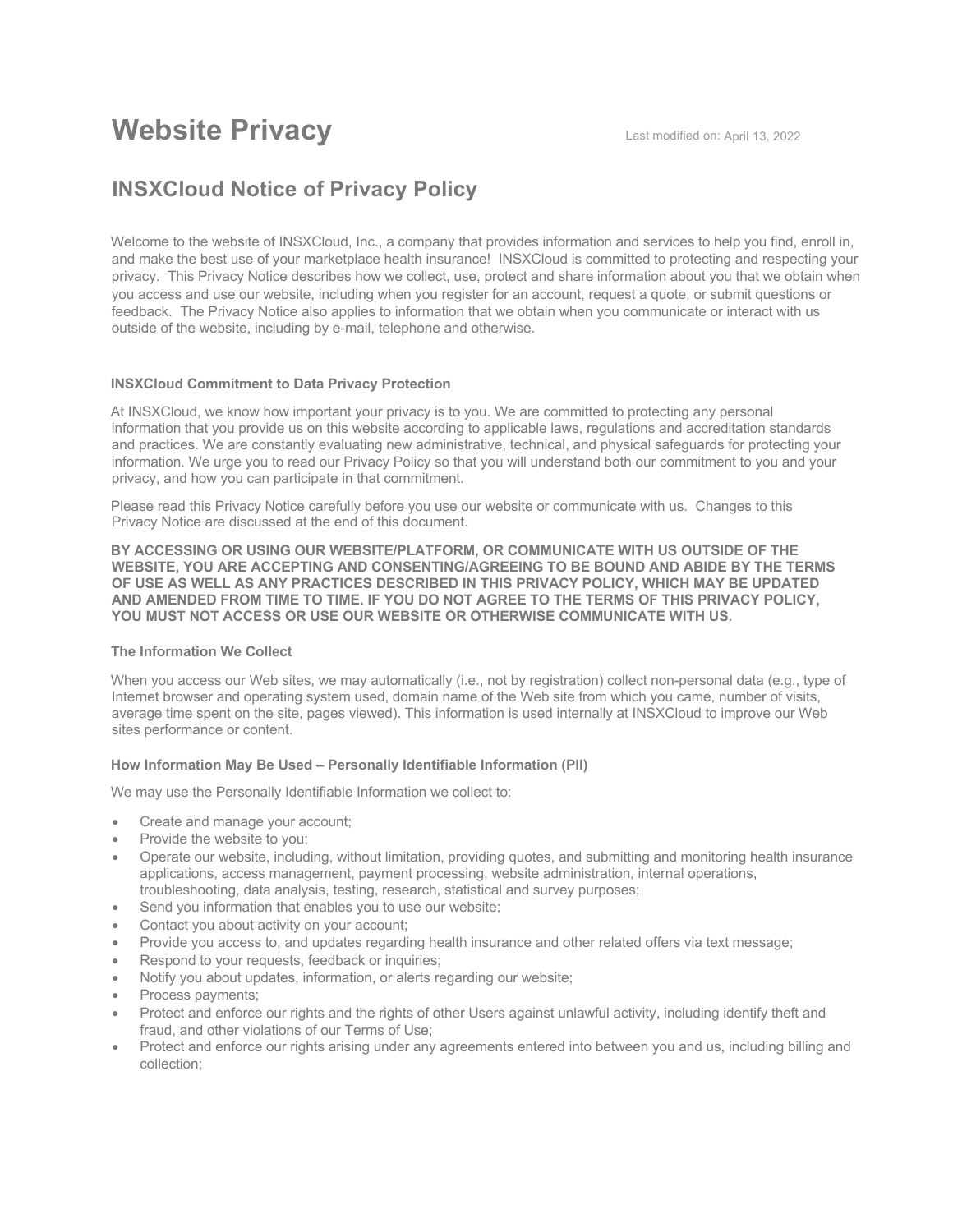- Protect the integrity and maintain the security of our website, including secured areas of the website;
- Operate, evaluate, and improve our business, including conducting surveys and market research, developing new products, services, and promotions (such as, for example, special events, programs, offers, contests), analyzing and enhancing existing products, services, and promotions, managing our communications; performing accounting, auditing, and other internal functions;
- Provide you with information and advertisements about products, services, and promotions, from us or third parties, that may interest you; and
- Administer your participation in such products, services, and promotions.

In addition, we may use your information as described in any notice provided at the time you provide the information and for any other purpose for which you may provide consent.

# **How Information May Be Used – Non-Personally Identifiable Information**

In addition to the uses described above, we may also use Non-Personally Identifiable Information to:

- Deliver content (including advertising) tailored to your interests and the manner in which you use our website;
- Present content in a manner that is optimized for your device; and
- Measure and analyze the effectiveness of advertising we serve you.

We may also combine technical information, or Non-Personally Identifiable Information, about your use of our website with information that we obtain from other Users to use in an aggregate or anonymous manner for similar purposes.

# **How Information May Be Shared - Personally Identifiable Information (PII)**

We will not sell or share your Personally Identifiable Information with third parties for the third party's own direct marketing purposes without your express consent. We may share your Personally Identifiable Information with:

- The Centers for Medicare and Medicaid Services ("CMS") in order to obtain an eligibility determination for you, and to enroll you in health insurance plans offered on the federal healthcare exchange;
- The organizations or entities on behalf of which we are providing the Website to you and/or on behalf of which you access or use the Website, such as your employer, and other companies associated with those organizations or entities in order to enable their systems to operate with the Website;
- Third party insurance companies to which you submit an application for health insurance on, or through, the website;
- Your employer(s), affinity group, and/or benefits administrators or consultants, if you are referred to the Website by such respective parties;
- If you are a licensed insurance agent using INSXCloud's agent platform, the designated administrator of your account, if you have an individual sub-account, regarding use of the Services by individual sub-accounts;
- Your licensed insurance agent, if applicable;
- Our service providers to the extent reasonably necessary to enable us to operate our business and provide our website to you, as described in this Privacy Notice (e.g., to an e-mail service provider in order to enable us to e-mail you);
- A buyer or other successor in interest to INSXCloud, Inc. in the event of a merger, divestiture, restricting, reorganization, dissolution, liquidation, or other sale or transfer of some or all of our assets, whether as a going concern or as part of bankruptcy, liquidation or similar proceeding, in which Personally Identifiable Information held by us about our Users is among the assets transferred;
- Other third parties with your express consent for any purpose disclosed by us when you provide the information; and
- You, upon your written request.

We may also share Personally Identifiable Information with law enforcement agencies, government officials, or other third parties as necessary for the purpose of:

- Complying with any court order, law or legal process, including to respond to any government or regulatory request;
- Preventing fraud protection and credit risk reduction: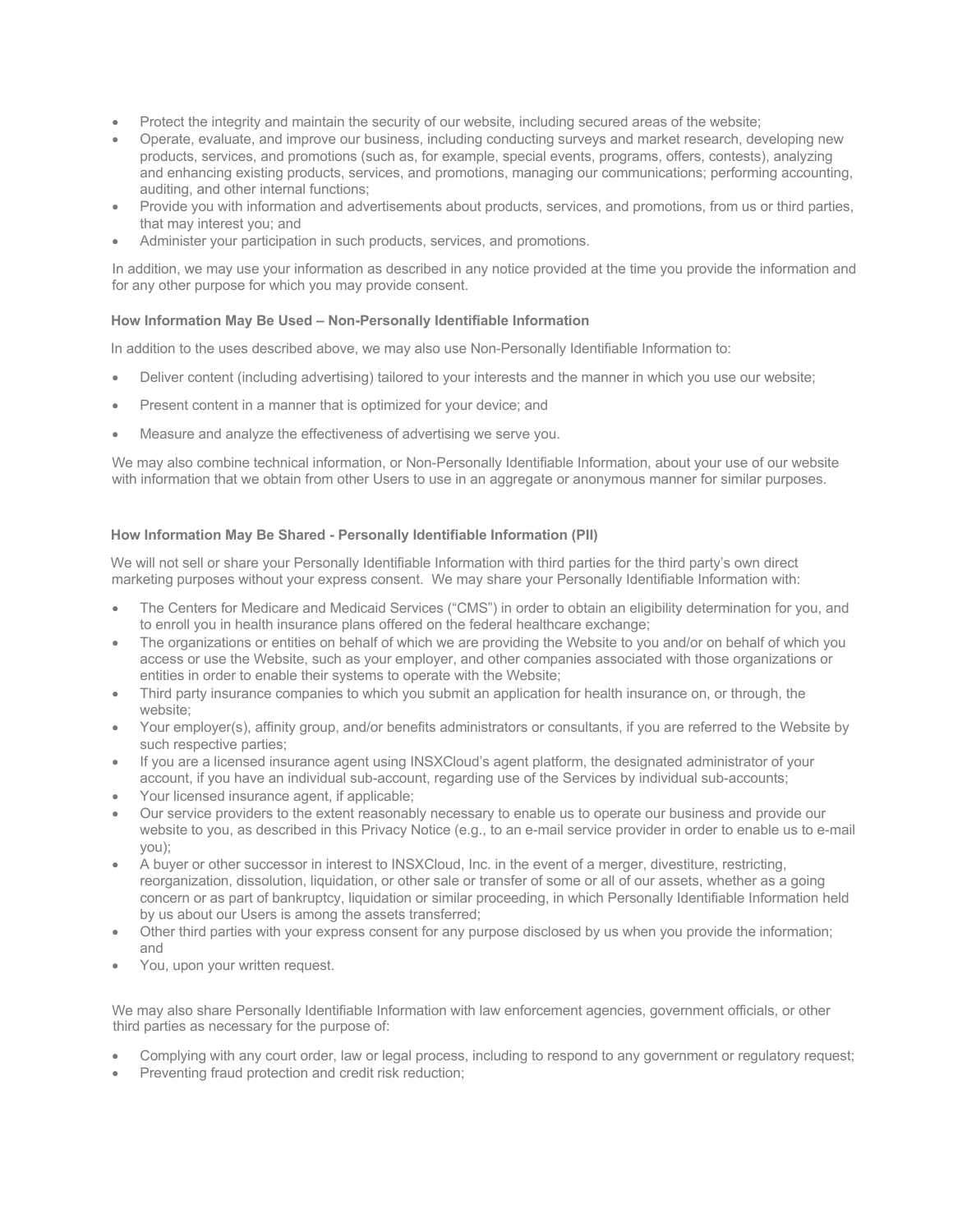- Investigating potential unauthorized access or misuse of our website or other breach of our Terms of Use, Supplemental Terms, Website Policies or other agreements;
- Protecting the assets or property, and enforcing the rights of INSXCloud, Inc., including for billing and collection purposes; and
- Protecting the rights, property, or safety of our Users or others.

# **How Information May Be Shared - Non-Personally Identifiable Information**

In addition, we may share Non-Personally Identifiable Information, including aggregated or anonymized data:

- With our partners about how our Users collectively use our website, so that our partners may also understand how often people use their services and our website;
- With analytics companies, search engines, or other service providers that help us improve our website;
- To report to our affiliates, licensors and service providers, advertising partners and add networks about the use of various aspects of the website;
- With other Users or prospective Users of the Website; and
- To advertisers and advertising networks to select and serve relevant advertisements.

#### **We will use "Cookies" – Information Stored Automatically on Your Computer**

When you view one of our Web sites, we may store some data on your computer in the form of a "cookie" to automatically recognize your PC next time you visit. Cookies can help us in many ways, for example, by allowing us to tailor a Web site to better match your interests.

There are two types of cookies: single session (temporary) and multi-session (persistent). Session cookies last only as long as your Web browser is open. Once you close your browser, the cookie disappears. Persistent cookies are stored on your computer for longer periods.

- **Session Cookies:** We use session cookies for technical purposes such as to allow better navigation through our site. These cookies let our server know that you are continuing a visit to our site.
- **Persistent Cookies:** We use persistent cookies to understand the differences between new and returning INSXCloud website visitors. Persistent cookies remain on your computer between visits to our site until they expire.

### **How to Opt Out or Disable Cookies**

If you do not wish to receive cookies, please configure your Internet browser to erase all cookies from your computer's hard drive, block all cookies or to receive a warning before a cookie is stored. If you opt out of cookies, you will still have access to all information and resources on INSXCloud websites.

# **IP Addresses**

We collect and log the IP address of all visitors to our websites. An IP address is a number automatically assigned to your computer whenever you access the Internet. IP addresses allow computers and servers to recognize and communicate with one another.

We collect IP address information so that we can properly administer our systems and gather aggregate information about how our site is being used, including the pages visitors are viewing. This aggregate information is not shared outside of INSXCloud. To maintain your anonymity, we do not associate IP addresses with records containing personal information.

We will use IP address information, however, to personally identify you in order to enforce our legal rights or when required to do so by law enforcement authorities.

# **Security of Your Personal Information**

The security of your Personal Information is very important to INSXCloud. We use physical, electronic, and administrative safeguards that are designed to protect your Personal Information from loss, misuse, and unauthorized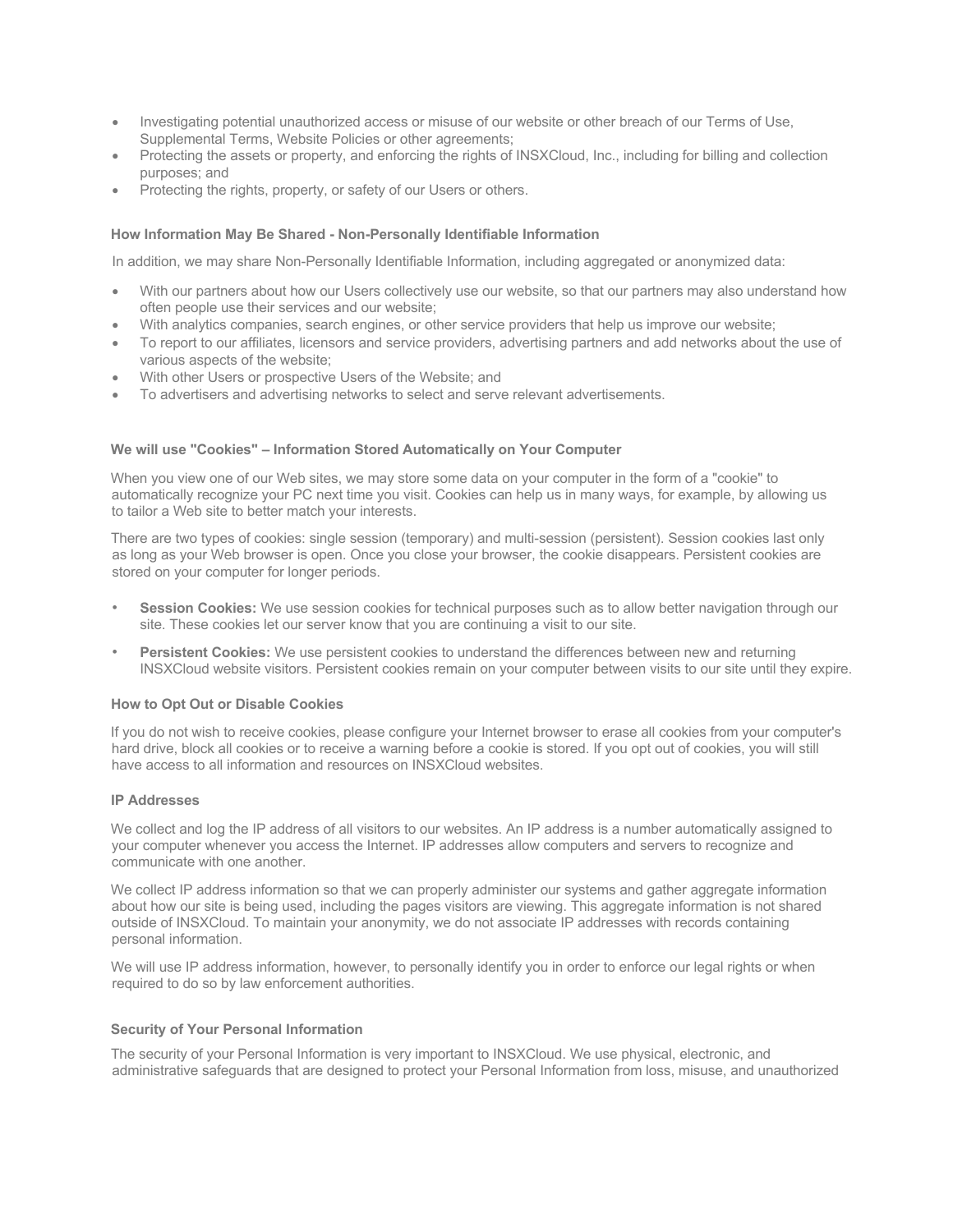access, disclosure, alteration, and destruction. In addition, INSXCloud uses standard security protocols and mechanisms to exchange the transmission of sensitive data. When you enter sensitive Personal Information on our site, we encrypt it using secure socket layer (SSL) technology.

Since no system can guarantee complete security of your information, should your Personal Information be acquired, or is reasonably believed to have been acquired, by an unauthorized person and applicable law requires notification, INSXCloud will notify you by e-mail, fax, or U.S. mail. INSXCloud will give you notice promptly, consistent with the reasonable needs of law enforcement and/or INSXCloud to determine the scope of the breach and to investigate and restore the integrity of the data system. **Please note that you are responsible for protecting your password(s) and for the security of information that you transmit to us over the internet.**

#### **Sensitive Information**

We ask that you not send us, and you not share any sensitive Personal Information (e.g., Social Security numbers, information related to racial or ethnic origin, political opinions, religion or other beliefs, health, criminal background, or trade union membership) on INSXCloud.com.

# **Children**

INSXCloud sites are intended to be used by persons who are aged 18 and older. It is not intended for or designed to attract people under the age of 18. If you are under 18 years of age, you are not permitted to register for an account or otherwise submit any Personally Identifiable Information to us, including your name, address, or e-mail address. By registering for an account or submitting any Personally Identifiable Information to us, you represent and warrant that you are 18 years of age or older.

If we discover that we have received any Personally Identifiable Information directly from a child under the age of 18, we will suspend the associated account and remove that information from our database as soon as possible. By registering for an account or otherwise submitting any Personally Identifiable Information to us, you represent and warrant that you are 18 years of age or older. This restriction does not apply to information collected from a parent or legal guardian who provides information regarding a dependent child under the age of 18 in connection with a health insurance application or other related purpose.

#### **Links to Other Web Sites**

INSXCloud Web sites may contain links to other Web sites and services, including those of third-party insurance providers and advertisers. Please note that these links are provided for your convenience and information, and the websites and services may operate independently from us and have their own privacy policies or notices, which we strongly suggest you review. This Privacy Notice applies to INSXCloud, Inc. and our websites only. We do not accept any responsibility or liability for the policies or practices of any third parties. If you choose to access any websites or services linked from our website, please check the applicable policies before you use or submit any personal data to such website or service.

# **Your Consent**

By using our website, you consent to the collection and use of the information discussed above by INSXCloud. If you do not agree with this policy, or do not want to provide your required information as discussed above, please do not use our Site. Changes in this policy will be posted on this page so that you may always be aware of what information is being collected, how it is being used, and under what circumstances it is being disclosed.

#### **Retention and Deletion**

INSXCloud will retain your Personal Information for as long as your account is active; as needed to provide you products or services; as needed for the purposes outlined in this policy or at the time of collection; as necessary to comply with our legal obligations (e.g., to honor opt-outs), resolve disputes, and enforce our agreements; or to the extent permitted by law.